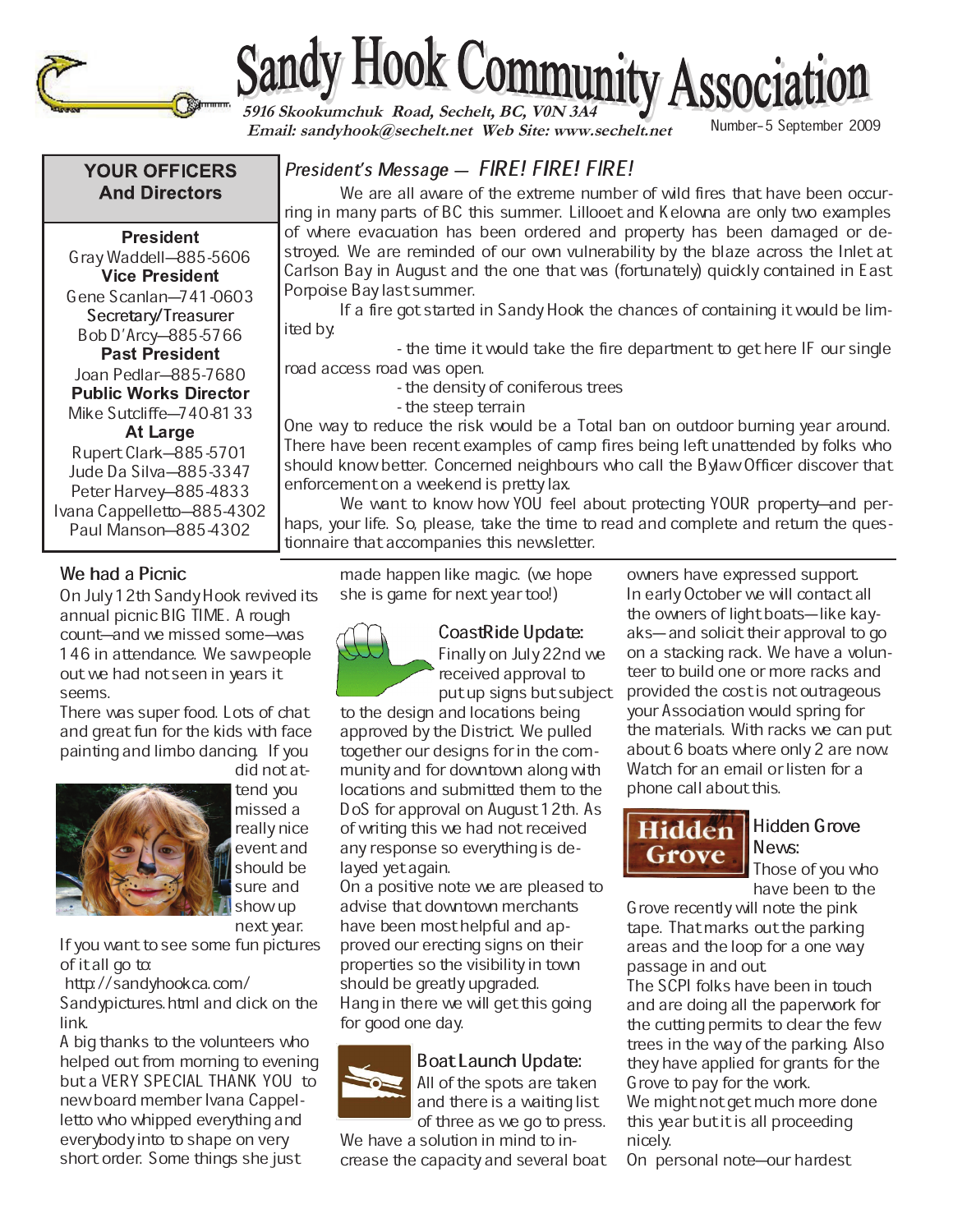working volunteer on all the Grove projects, Michael Davidson, was out playing cross country bicycle and went over the handle bars breaking his shoulder. Michael get better soon. If nothing else we need your leadership on the Grove project.



#### Sechelt Heritage Forest

Thanks to Mike Sutcliffe and Peter Harvey for once again cutting out some of those big fallen

logs so we can all walk through easily.



#### Vial Of Life: We want to bring to everyone's attention a new program

 $\mathsf I$  in Sechelt. Every household but particularly those with just one person should make a point of joining in. You pick up a Vial for Free at PharmaSave (5663 Cowrie St.). It is a simple pill bottle especially marked and containing a form for you to fill in at home with important medical information and contact information. You put the bottle in your fridge (safest place in your house in the event of a catastrophe) and there is a sticker with the bottle that you place on the outside of your fridge.

In the event ambulance, fire or police are called or even if a neighbour just finds you in a bad way, the important information is available to help with medical attention saving precious time with tests or looking for prescriptions.

We encourage everyone to participate in this. The life you save could be your own but in any event you may save your loved ones a lot of anguish.



We recently sent out a Cougar warning to all the Sandy Hookers we had email addresses for. Some 14 came back as undeliverable.

We very rarely send an email to everyone but when we do it is something deemed very important. Rest assured we do not share your address with anyone and send the group emails with software that hides your address from the others. If you have changed you email address please let us know by just emailing us. If you did not receive the Cougar Warning then chances are we do not have your current email address.

#### Official Community Plan and Neighbourhood Plan:

Members of SHCA are still attending meetings to finalize both these important documents that will guide development in Sechelt and Sandy Hook for years to come. We had hoped to announce the dates of the public hearings in this newsletter but instead must just ask you to watch the local paper for announcements. Everyone should turn out to see what is planned and to give your input into the plans. Yes, your voice will be heard and changes can be made.



Swim Float It is not an Association project but some of your fellow members are responsible for the

refurbished and re-anchored float down at the beach on the east end of Porpoise Drive. During those hot, hot days of August the swim back a forth was really refreshing. Thanks to all who persevered on this project.

Visit Hidden Grove at www.hiddengrove.info

## Park Road?:

Never heard of it? Well, when Sandy Hook was laid out public access routes were set out so that you could walk between the roads with-

out going back to the start. One of these was actually a full road that was never developed or opened. It runs between the west end of Porpoise Drive and Sandy Hook Road. While it is about 20 feet wide as a road, the Parks department of the District has put in their budget opening it up as a walking trail with steps, etc.

When completed you will have a walking loop from Klahanie to the west end of Porpoise and back up to Sandy Hook Road where you can walk east back to Klahanie. Your association is looking at some of the other public accesses to review the practicality and desirability of opening them.

#### District Referrals:

Did you know that your Association receives copies of what are called referrals when an application has been made for a variance in the zoning or building codes or similar. Sometimes it is something as simple as someone want to build a deck that extend a foot further than the set backs allow. Sometimes it is something major.

We always review these referrals and if they are going to impact any resident adversely make contact with that resident. In some circumstance we could go to bat for one position or the other.

If you have a concern about a referral do not hesitate to contact us to discuss it.

Is your membership up to date? if not, use the form on the questionnaire and save a stamp.

Want to see what your Board is up to? Minutes are posted each month on the website.

Have an urge to help on the Board? Just give us an email or phone call and we will set it up.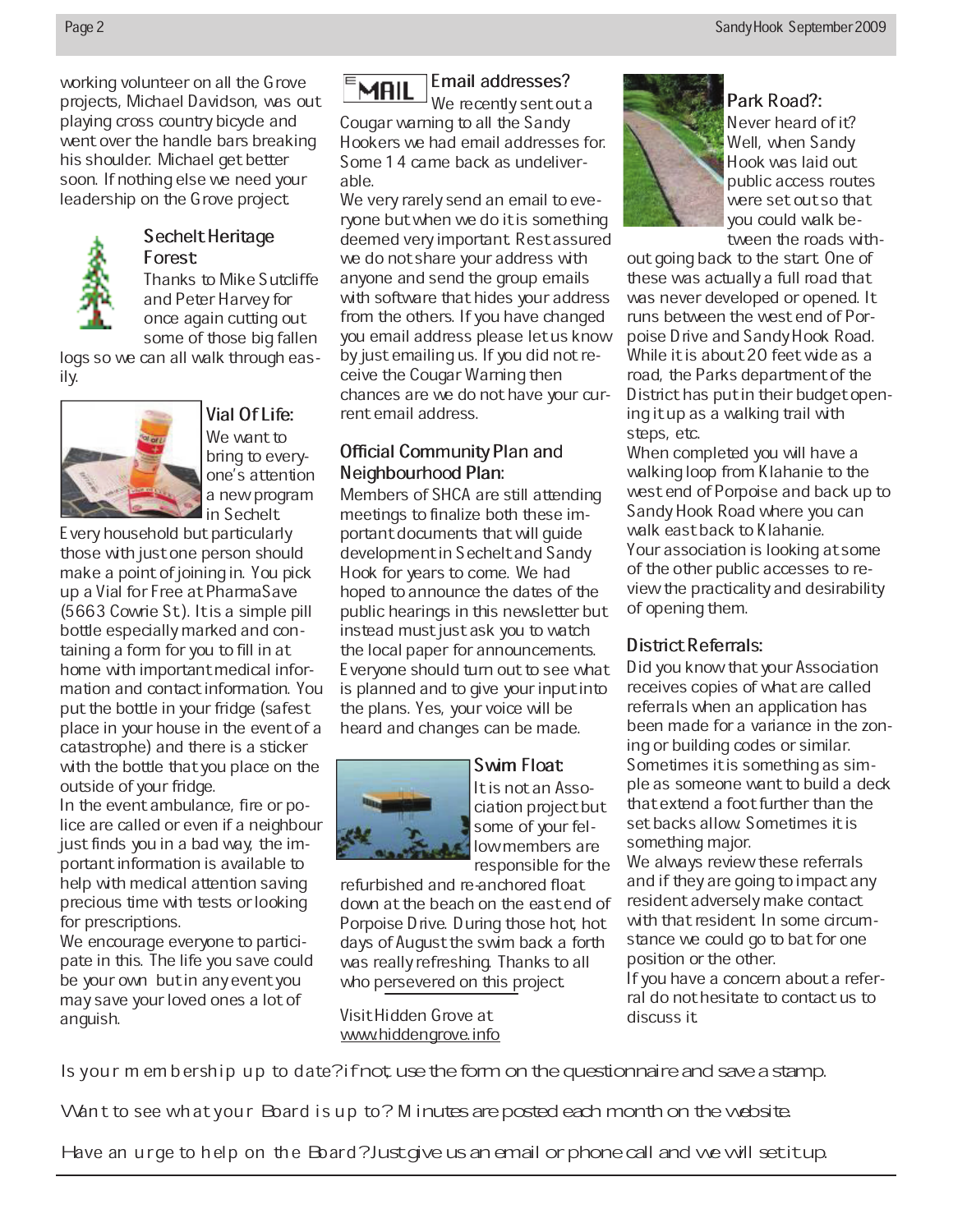

### **YOUR OPINION MATTERS!**

The Sandy Hook Community Association wants to know what you think about an issue that could affect all of us: fires.

Please just fill in this form and mail it in the self-addressed and stamped envelope. PRIVACY-Unless you choose to do so, you will not be identified in any way and

may submit this survey anonymously.

#### **BACKGROUND**

The recent disasters in Kelowna and California have focused many on the situation here in Sandy Hook. Many Sandy Hook residents have recently expressed concerns about the fire dangers in our area, as well as about specific incidents where fires were left uncontrolled. Some facts about the fire danger here are:

- $\bullet$ The terrain is very steep so that even on a calm day or even on a wet winter day a fire starting in the lower reaches of Sandy Hook has potential to spread uphill gaining strength; taking homes out with it. On a hot summer day, of course, the potential is even greater.
- The Fire Department has advised a minimum time to reach a Sandy Hook fire is over 20 minutes and in some areas or under some conditions could be much longer (e.g. the fire blocks Sandy Hook Road into our community).
- On or about July 13<sup>th</sup> a total ban on any open (not indoor fireplace or wood stoves) fires was put in place by our Fire Chief. Until then open fires were allowed including backyard and beach fires.
- We have a backyard burning bylaw that allows for fires all year if they are for cooking or warmth unless a total ban is imposed.
- Fires can start many ways other than from an open fire in a yard or at the beach: a gas leak in a house, a careless smoker, sparks from a poor wood stove or indoor fireplace and more.

#### PLEASE INDICATE YOUR OPINIONS WITH AN 'X' IN THE BOX THAT MOST DESCRIBES HOW YOU FEEL:

| A) Sandy Hook, overall, could be in considerable danger from any wildfire,                                                                                                                     | <b>AGREE</b> | <b>NEUTRAL</b> | <b>DISAGREE</b> |
|------------------------------------------------------------------------------------------------------------------------------------------------------------------------------------------------|--------------|----------------|-----------------|
| no matter what the cause.                                                                                                                                                                      |              |                |                 |
| B) Based upon recent media coverage of forest fires and the recent fire at<br>Carlson Bay on the Inlet, I am personally concerned about the safety of my<br>property and Sandy Hook residents. |              |                |                 |
| C) I am concerned that the Fire Department may take at least 20 minutes to<br>reach Sandy Hook in the event of a fire.                                                                         |              |                |                 |
| D) I am concerned that there is only one way out of Sandy Hook in the<br>event of an emergency.                                                                                                |              |                |                 |
| E) Sandy Hook, because of its geography and forests, should have restric-<br>tions on fires separate from those in Sechelt and the Regional District.                                          |              |                |                 |
| F) There should be a total year-round ban on any open fires in Sandy Hook,<br>including beach fires and backyard cookouts and outdoor fires for warmth.                                        |              |                |                 |
| G) Outdoor fires for cooking and warmth should generally be permitted,<br>unless a total ban is imposed.                                                                                       |              |                |                 |
| I) If I have to leave my home on short notice, I have an emergency/<br>disaster kit prepared.                                                                                                  |              |                |                 |